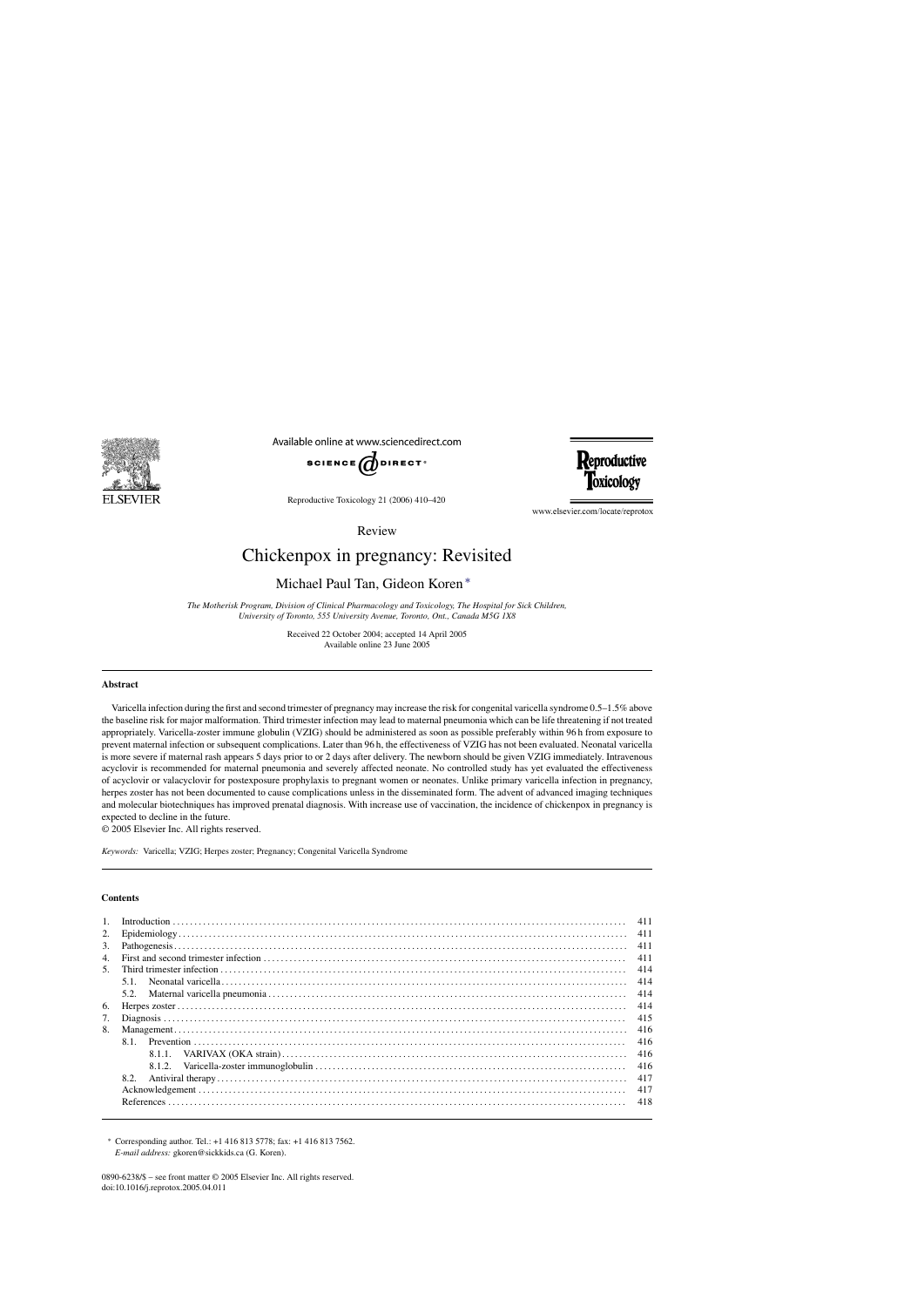# **1. Introduction**

In 1947, two fourth year medical students, LaForet and Lynch [\[1\],](#page-8-0) reported a case of multiple congenital defects following maternal varicella at 8 weeks of gestation. During that time, it was still in doubt whether the varicella virus was the etiologic cause or whether the congenital anomalies were just coincidental. This initial report prompted more physicians and medical researchers to report similar findings, which led to the confirmation of congenital varicella syndrome (CVS) [\[2\]. F](#page-8-0)rom 1947 to 2000, there have been more than 110 cases of CVS reported in the literature [\[3\]. A](#page-8-0)lthough uncommon in women of child-bearing age, varicella infection during pregnancy may lead to teratogenic effects to the fetus with potential serious sequelae to both the mother and the newborn.

#### **2. Epidemiology**

The epidemiology of varicella-zoster virus (VZV) infection differs between temperate and tropical climates. In the temperate region, varicella infection peaks during winter and early spring. In countries such as North America, Japan and Europe, more than 90% of the population have the primary infection by 15 years of age [\[4–9\],](#page-8-0) while in the tropical countries it ranges between 25 and 85% [\[10–16\]. T](#page-8-0)herefore, for child-bearing age women in tropical countries, one would expect a higher incidence of primary VZV infection.

The true incidence of varicella infection in pregnancy is not known. The current estimates are based on the proportion of child-bearing age women who are susceptible to infection and their risk for exposure during pregnancy [\[6\].](#page-8-0) In the UK, the estimated infection risk from surveillance of adults aged 15–44 years is 2–3 per 1000 [\[17\].](#page-8-0) In the US, the National Health Interview Survey estimated an annual rate between 1.6 and 4.6 per 1000 [\[6\].](#page-8-0)

In the 1990s, there have been reports of upward shift of varicella morbidity towards women aged 15–44 years in the US and the UK [\[18–20\].](#page-8-0) The reason for the shift remains unknown. However, with the increasing administration of varicella vaccine to susceptible pregnant women and to children of pre-school age, the rate of seronegativity among women of reproductive age is expected to gradually decline [\[21\].](#page-8-0)

# **3. Pathogenesis**

VZV is a highly contagious infectious agent. Humans are the only known source. The virus is easily cultured from skin lesions of patients. However, it has been quite difficult to isolate the virus from nasopharyngeal secretions, casting doubt on whether transmission through respiratory secretions does occur. However, with the advent of the polymerase chain reaction (PCR) method, the VZV DNA has been documented in the nasopharynx. Hence, it is now evident that the disease is transmitted from person to person by direct contact with the vesicular fluid of the skin lesions and/or by secretions from the respiratory tract [\[22\].](#page-8-0) The virus enters the host through the conjunctiva and/or mucosa of the nose and mouth either through contact with contaminated hand or through airborne spread. The usual incubation period is 13–17 days. The mechanism of infection with VZV in utero is not known. It has been hypothesized [\[23,24\]](#page-8-0) that during incubation two viremic phases occur over the 2 weeks. It is during the viremic periods, days 4–6 and 10–14, when there may be transplacental transmission of the virus. The second viremic period is thought to play a major role in fetal transmission. Grose [\[23\]](#page-8-0) suggested that since prophylaxis with varicella-zoster immunoglobulin would only be effective when given prior to the primary viremia, perhaps acyclovir should be considered for prevention or amelioration of secondary viremia. Whether this will prevent in utero fetal transmission of the virus from the mother remains to be proven.

At the end of the second viremia, pruritic maculopapular rash erupts. The most infectious period is usually 2 days before the onset of rash and contagiosity occurs till the vesicles crust over, 5 days after the onset of rash.

Although primary varicella infection is thought to confer life long immunity, there have been case reports of clinical reinfections [\[25\].](#page-8-0) In a survey by Hall et al. [\[26\],](#page-8-0) reports of recurrence of symptomatic varicella infection ranged from 4.5 to 13%. Subclinical reinfection has also been documented immunologically [\[27\].](#page-8-0) Possible risk factors for the occurrence of clinical varicella reinfections are first infection at a young age (especially <12 months), mild initial infection, genetic factor (such as one sibling has had reinfection) and if the index contact is a household member or a close friend during second exposure [\[26\]. H](#page-8-0)ypotheses for reinfection include failure to develop or maintain immune memory cells after the initial infection, failure to activate memory cells upon reinfection or viral loads being too high and hence overwhelming for the immune defense of the host [\[28\].](#page-8-0)

# **4. First and second trimester infection**

Chickenpox in the pregnant women during the first and second trimester is of concern because of the small possibility of embryopathy. Congenital Varicella Syndrome (CVS) is also known as fetal varicella syndrome, congenital varicellazoster syndrome, varicella embryo-fetopathy, varicella embryopathy, varicella fetopathy and fetal herpes-zoster syndrome [\[29\].](#page-8-0) The pathogenesis of CVS is hypothesized to be due to subsequent herpes-zoster reactivation in utero rather than from the initial fetal varicella infection. The short latent period between primary fetal infection and reactivation to herpes zoster is probably due to the lack of or immature cell-mediated immunity in the first and second trimesters. Evidence of this would be the skin lesion that showed a peculiar dermatomal distribution similar to herpes-zoster infection, segmental maldevelopments of the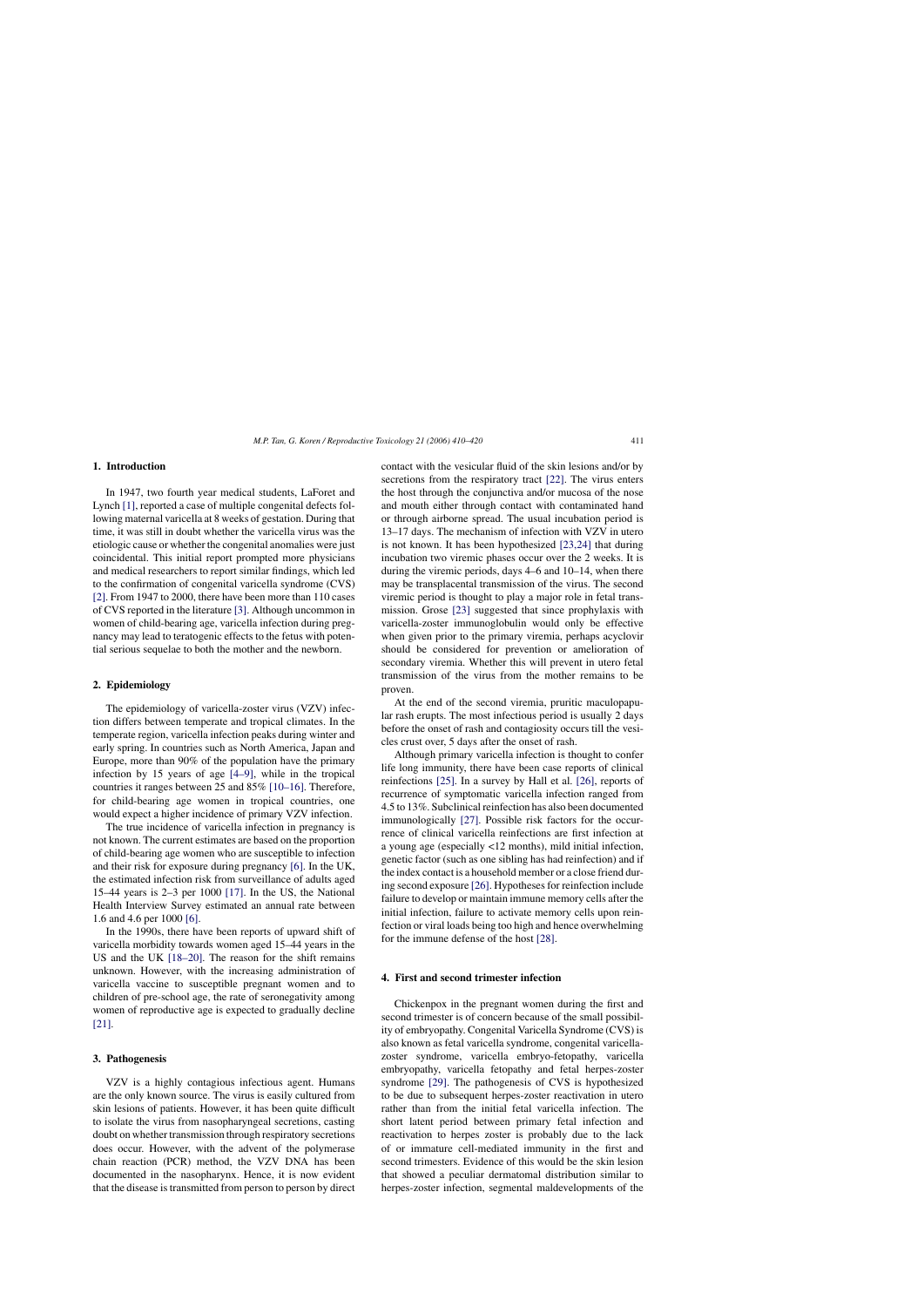| Table 1                                            |
|----------------------------------------------------|
| Clinical features of congenital varicella syndrome |

| Clinical features                           | Reports                      |      |                            |      |  |  |
|---------------------------------------------|------------------------------|------|----------------------------|------|--|--|
|                                             | Sauerbrei and<br>Wutzler [3] |      | Enders and<br>Miller $[6]$ |      |  |  |
|                                             | $n = 112$                    | $\%$ | $n = 25$                   | $\%$ |  |  |
| Skin lesions                                | 79                           | 73   | 18                         | 72   |  |  |
| Neurologic defects or diseases              | 67                           | 62   | 12                         | 48   |  |  |
| Eye diseases                                | 56                           | 52   | 11                         | 44   |  |  |
| Limb hypoplasia                             | 50                           | 46   | 18                         | 72   |  |  |
| Intrauterine retardation                    | 25                           | 23   |                            |      |  |  |
| Muscle hypoplasia                           | 22                           | 20   | 6                          | 24   |  |  |
| Gastrointestinal abnormalities <sup>a</sup> | 20                           | 19   | 5                          | 20   |  |  |
| Genitourinary abnormalities                 | 13                           | 12   |                            |      |  |  |
| Affections of internal organs               | 14                           | 13   |                            |      |  |  |
| Developmental delay                         | 13                           | 12   |                            |      |  |  |
| Defects of cardiovascular system            | 9                            | 8    |                            |      |  |  |
| Defects of other organs                     | 9                            |      |                            |      |  |  |

<sup>a</sup> Enders combined genitourinary and gastrointestinal abnormalities.

musculoskeletal systems and the segmental dysfunction of the somatic and/or autonomic nervous system [\[30\].](#page-8-0)

Congenital varicella syndrome is usually characterized by cicatricial scars in dermatomal distribution, neurological defects, unilateral limb-shortening defects with muscular hypoplasia, eye disease, gastrointestinal abnormalities and genitourinary abnormalities. Details of the defects can be found in the review by Birthistle and Carrington [\[31\].](#page-8-0) Table 1 lists the clinical features collated by Sauerbrei and Wutzler [\[3\]](#page-8-0) and Enders and Miller [\[6\].](#page-8-0) It is not certain whether the higher number of reported cases for neurological defects and eye disease in Sauerbrei and Wutzler study is true as it may be due to publication bias or increase awareness among physicians of isolated neurological and ophthalmologic problems associated with CVS [\[32–39\].](#page-8-0) Sauerbrei and

Table 2

Incidence of congenital varicella syndrome in cohort studies

Table 3 Incidence of congenital varicella syndrome in first 20 weeks

| Study                  | No. of $CVS^2/No$ . of LB $(\%)$ |  |  |
|------------------------|----------------------------------|--|--|
| Paryani and Arvin [27] | $1/\sim 22^b$ (4.55)             |  |  |
| Balducci et al. [40]   | 0/35(0)                          |  |  |
| Pastuszak et al. [41]  | 1/86(1.16)                       |  |  |
| Enders et al. [42]     | 7/816 (0.86)                     |  |  |
| Jones et al. [43]      | 2/146(1.37)                      |  |  |
| Dufour et al. [44]     | 0/17(0)                          |  |  |
| Figueroa-Damian and    | 0/22(0)                          |  |  |
| Arredondo-Garcia [45]  |                                  |  |  |
| Mouly et al. $[46]$    | 2/89                             |  |  |
| Harger et al. [47]     | 0/190 <sup>c</sup>               |  |  |
| Mean $(\% )$           | 13/1423 (0.91%)                  |  |  |

<sup>a</sup> Only infants with CVS that were born live were considered. Spontaneous abortions, intrauterine death and termination of fetus due to suspected CVS were not included.

<sup>b</sup> Total LB in first and second trimester.

<sup>c</sup> Number with inadequate follow-up not given.

Wutzler collated published cases found in the literature, whereas Enders and Miller collected cases referred for laboratory confirmation of intrauterine varicella infection through their laboratory service.

Between 1986 and 2002, nine [\[27,40–47\]](#page-8-0) cohort studies calculated the overall incidence of CVS among mother–child pairs (Table 2). The rate was 4/725 (0.55%) for first trimester, 9/642 (1.4%) for second trimester and 0/385 (0%) for third trimester. The overall rate of CVS was 14/2000 (0.70%) with a trend towards more cases during the second trimester. None of the newborn from third trimester maternal infection had CVS. Maternal varicella infection occurred prior to 20 weeks of gestation in 11 out of 12 cases of CVS in these cohort studies. The overall rate for CVS in the first 20 weeks of gestation was 13/1423 (0.91%) as shown in Table 3. The recent pooled risk rate is much less than what was previously estimated at 2.2% [\[48\].](#page-9-0)

| Study                                        | No. of $CVS^2/No$ . of LB $(\%)$ |                                |                               |                                 |  |
|----------------------------------------------|----------------------------------|--------------------------------|-------------------------------|---------------------------------|--|
|                                              | First trimester $(2-12$ weeks)   | Second trimester (12–28 weeks) | Third trimester (28–42 weeks) |                                 |  |
| Paryani and Arvin [27]                       | 1/11(9)                          | 0/11(0)                        | $0/16^b(0)$                   | 1/38(2.63)                      |  |
| Balducci et al. [40]                         | 0/35(0)                          |                                |                               | 0/35(0)                         |  |
| Pastuszak et al. [41]                        | 1/58(1.72)                       | 0/34(0)                        | 0/8(0)                        | 1/100(1.0)                      |  |
| Enders et al. [42]                           | 1/469(0.21)                      | $6/\sim 477$ ° (1.26)          | $0/\sim$ 345 <sup>d</sup> (0) | 7/1291(0.54)                    |  |
| Jones et al. [43]                            | 1/110(0.91)                      | 1/46(2.17)                     | 0/13(0)                       | 2/169(1.18)                     |  |
| Dufour et al. [44]                           | n/a <sup>e</sup>                 | n/a <sup>e</sup>               | 0/3(0)                        | 0/20(0)                         |  |
| Figueroa-Damian and<br>Arredondo-Garcia [45] | 0/9(0)                           | 0/13(0)                        |                               | 0/22(0)                         |  |
| Mouly et al. $[46]$                          | 0/33(0)                          | 2/61(3.28)                     |                               | 2/94(2.13)                      |  |
| Harger et al. <sup>f</sup> [47]              | n/a                              | n/a                            | n/a                           | 1/231(0.43)                     |  |
| Mean $(\% )$                                 | $4/725(0.55\%)$                  | $9/642(1.4\%)$                 | $0/385(0\%)$                  | $14/2000$ <sup>g</sup> $(0.70)$ |  |

<sup>a</sup> Only infants with CVS that were born live were considered. Spontaneous abortions, intrauterine death and termination of fetus due to suspected CVS were not included.

 $<sup>b</sup>$  Excluded three cases due to maternal rash @ <10 days before delivery.</sup>

 $\textdegree$  Twelve to twenty-four weeks of gestation = 477.

 $d$  Twenty-four to thirty-six weeks of gestation = 345.

<sup>e</sup> Fail to define number of LB per trimester.

<sup>f</sup> Failed to exclude herpes-zoster patients and did not define the number of LB per trimester that had satisfactory follow-up.

<sup>g</sup> Not all studies classified data by trimester. Thus, the sum of all the trimester is lower than the "overall" number.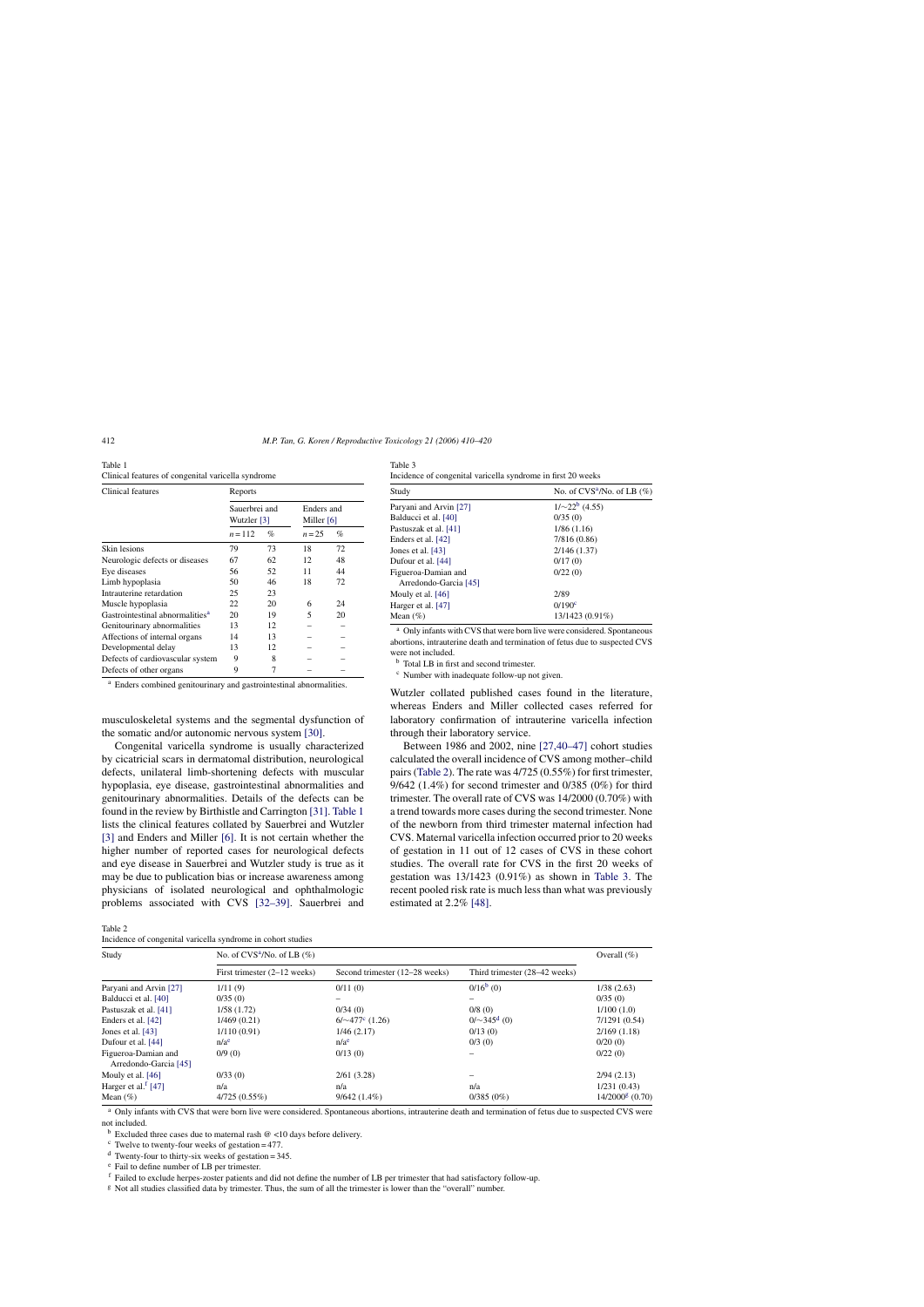<span id="page-3-0"></span>Table 4 Estimated incidence of CVS in USA, Canada, UK and Germany per year<sup>a</sup>

|                                                                         | USA     | Canada | UK     | Germany |
|-------------------------------------------------------------------------|---------|--------|--------|---------|
| Birth rate (2004)                                                       | 4140090 | 354660 | 654976 | 696280  |
| Annual estimated varicella<br>infection risk in<br>pregnancy $(2:1000)$ | 8280    | 710    | 1310   | 1390    |
| In $1-20$ weeks of gestation                                            | 4140    | 355    | 655    | 695     |
| CVS cases per year $(1\%)$                                              | 41      | 4      |        |         |

<sup>a</sup> Modified from Enders and Miller [\[6\].](#page-8-0)

Based on the estimated risk of 1% in the first 20th weeks, together with the estimated varicella infection risk during pregnancy of 2:1000 and the annual birth rate, the number of expected CVS cases per year would be 41 in US, 4 in Canada, 7 in UK and 7 in Germany (Table 4).

In cohort studies [\[49,43,41\],](#page-9-0) no significant differences in spontaneous abortion rates or intrauterine death between maternal varicella group and control group were noted.

Table 5

Case reports of CVS fetus with maternal varicella infection after 20 weeks of gestation

Likewise, there was no increase risk for major malformation noted due to the very small number of fetus/newborn with CVS. Although, theoretically, one does expect an overall less than 1% increase risk above the baseline of 1–3% for major malformation. One study suggested that maternal varicella infection may increase the risk for preterm delivery [\[41\].](#page-8-0) Low birth weight was an almost consensual finding with CVS [\[31\].](#page-8-0) Mouly et al. [\[46\]](#page-8-0) and Enders and Miller [\[6\]](#page-8-0) both separately reported vertical transmission rate of 8% when infection occurred before 24 weeks of pregnancy by PCR method, whereas Paryani and Arvin [\[27\]](#page-8-0) reported rates of 24% through clinical and serological criteria. There was no relationship between the age of gestation at which maternal varicella infection occurred during the first or second trimester and the severity of clinical features of CVS [\[42\].](#page-8-0) There were substantially more female fetuses reported with CVS, at 66–85% [\[29,42,30,50\].](#page-8-0) Alkalay et al. [\[50\]](#page-9-0) proposed that it could be due to a higher affected male fetal mortality rate. Unpublished data presented by Enders and

| Maternal varicella at<br>weeks of gestation | AOG at delivery      | Abnormalities                                                                                                                                                                                                                         | Confirmation test                                                    | Case report                            |  |
|---------------------------------------------|----------------------|---------------------------------------------------------------------------------------------------------------------------------------------------------------------------------------------------------------------------------------|----------------------------------------------------------------------|----------------------------------------|--|
| 21                                          | 40 (ER CS)           | Female, weak hoarse cry, intrahepatic,<br>intracranial and spleenic calcification,<br>inactive L chorioretinal scarring near<br>the macular region, mild R ptosis and L<br>hemiplegia, esophageal dysmotility                         | $(-)$ For TORCH including Herpes 1<br>and 2                          |                                        |  |
| 22                                          | 36 (vaginal)         | R Lower limb hypoplasia and<br>equinovarus, neuropathis ulcer,<br>bilateral chorioretinitis, microcephaly,<br>global developmental delay with severe<br>learning difficulties, epilepsy                                               | $(-)$ For TORCH including Herpes                                     | Deasy et al. [54]                      |  |
| 23                                          | 29                   | Male, calcified skin cicatrices, a large<br>head, focal necrosis with calcification<br>in the skin, liver, spleen, myocardium<br>and cerebral cortex, particularly large<br>in the lungs. Died at 21 h in respiratory<br>failure      | DNA-DNA in situ hybridisation<br>was $(+)$ in all tissues. $(+)$ IgM | Michie et al. [55]                     |  |
| 24                                          | <b>FT</b>            | Female, multiple cicatricial skin scars<br>on trunk and legs, chorioretinal scar L<br>eye, psychomotor retardation and<br>learning difficulties, esotropic L eye                                                                      | IgG $(+)$ @ 5 yrs of age with no<br>previous hx of exposure          | Lambert et al. [56]                    |  |
| 24                                          | 39                   | Skin scars, a macular chorioretinal scar<br>of the L eye with retinal atrophy<br>temporal to the macula                                                                                                                               | $(+)$ IgM                                                            | Harger et al. [47]                     |  |
| 25 1/2                                      | 34 (induced vaginal) | IUGR, microcephaly, bilateral<br>cataracts, large R subarachnoid cyst,<br>bilateral porencephaly, seizure, bilateral<br>ventricular myocardial hyperytrophy<br>with focal hemorrhage and necrosis and<br>a small pericardial effusion | $(-)$ IgM                                                            | Salzman, Sood [57]                     |  |
| 25 1/2                                      | $>35$ 1/2            | Microcephaly, healed R chorioretinitis,<br>R occipital porencephalic cyst                                                                                                                                                             | (+) Serological test                                                 | Ong and Daniel [58]                    |  |
| 26<br>28                                    | NG<br>38 (CS)        | Skin scars, chorioretinitis<br>Cicatricial scars, hypopigmented areas,<br>multiple bleeding ulcers over both<br>lower extremities, equinovarus of R<br>foot                                                                           | NG<br>None                                                           | Forrest et al. [59]<br>Bai et al. [52] |  |

NG, not given.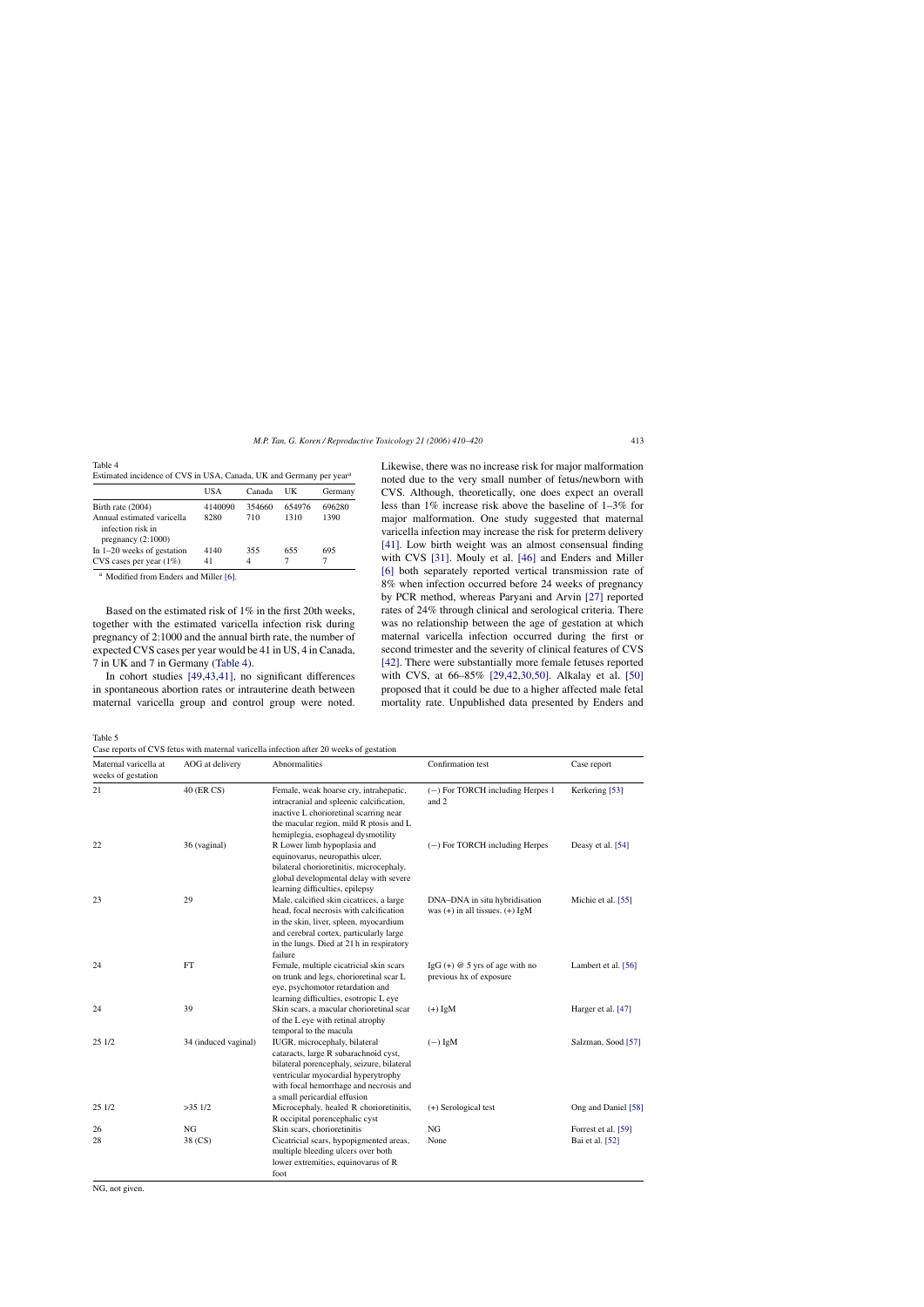Miller [\[6\]](#page-8-0) did not show a significant difference between genders (F/M = 13/12). Sauerbrei and Wutzler [\[29\]](#page-8-0) noted that among infants with CVS, 15% suffered from zoster within 2nd–41st month of life. About 0.8% of infants had zoster if maternal varicella occurred in the second trimester and in 1.7% if in the third trimester. Nearly 30% of infants born with severe CVS died during the first months of life. Recently, Schulze-Oechtering et al. [\[51\]](#page-9-0) detected VZV DNA in the cerebrospinal fluid as well as in fluid samples from skin lesions of a baby born with typical CVS. This led to the suspicion that the newborn with CVS may be infectious and isolation after birth may be warranted.

Most CVS cases reported in the literature had documented maternal varicella infection occurring in the first 20 weeks of gestation [\[3,42\]. T](#page-8-0)hus, it is commonly believed that after this period, there is virtually no risk for fetus to develop CVS. However, this may not necessarily be true as maternal varicella infection as early as 3 weeks of gestation to as late as 28th weeks was associated with CVS [\[42,47,52–59\]](#page-8-0) (see [Table 5\).](#page-3-0)

#### **5. Third trimester infection**

#### *5.1. Neonatal varicella*

To our knowledge, only one case of CVS had been reported with maternal varicella rash appearing at the third trimester [\[52\].](#page-9-0) Though there were no serological tests done, maternal history was present.

In the third trimester, the concern is that maternal varicella near term or immediately postpartum may lead to severe neonatal varicella. Infection may occur by transplacental viremia, ascending infection from the birth canal or through direct contact with infectious lesions during and after delivery.

Data from Miller et al. [\[60\]](#page-9-0) revealed that if maternal infection occurs 1–4 weeks before delivery, up to 50% of babies may be infected. Approximately 23% of these develop clinical varicella despite high titers of passively acquired maternal antibodies. Antibodies were present in all of 66 babies when the mother's rash appeared more than 7 days before delivery. When the mother's rash appeared 7–3 days before delivery, progressively fewer infants had antibodies. No antibody was detected in any of the 60 babies born less than 3 days after the onset of the mother's rash. The clinical attack rate was highest (62%) in infants born within 7 days after the onset of rash. Among the 19 infants who had severe symptoms, 16 were among the 118 whose mothers had the rash between 4 days before and 2 days after delivery (13.55%). These infants have not had time to receive passively maternal varicella-specific antibodies. Thus, there appears to be an increase in neonatal varicella severity around −7/+7 days. If rash appears in the mother from −4/+2 days from delivery, the estimated fatality rate to neonates has been reported at 30% [\[61–63\]. T](#page-9-0)his may be an overestimate since there was a selection bias plus the fact that neonatal intensive care units

| Table 6                                                      |  |  |  |
|--------------------------------------------------------------|--|--|--|
| Risk factors associated with varicella pneumonia             |  |  |  |
| Cigarette smoking                                            |  |  |  |
| $>100$ Skin lesions                                          |  |  |  |
| Advanced gestational age (decreased cell mediated immunity?) |  |  |  |
| History of chronic obstructive airway disease                |  |  |  |
| Immunosuppression                                            |  |  |  |
| History of household contact                                 |  |  |  |

were not available during the 1970s. There was no death among patients who were given varicella-zoster immune globulin promptly. Sauerbrei and Wutzler [\[64\]](#page-9-0) reported a case of fatality despite VZIG being administered after birth.

#### *5.2. Maternal varicella pneumonia*

VZV pneumonia is the most common complication in adults with varicella [\[65\].](#page-9-0) The incidence of varicella pneumonia does not appear to be increased in pregnancy, 10–14% [\[27,64,66,67\].](#page-8-0) If it does occur, it is well established that the morbidity and mortality from this infection in pregnancy is higher than in non-pregnant adults. The early symptoms are fever, dry cough, exertional dyspnea and mild hypoxemia, which usually appear during the first week after onset of rash. In severe conditions, where mechanical support is needed, mortality from varicella complicating pregnancy was reported to be between 20 and 45% before the antiviral therapy era [\[64,66,68\]](#page-9-0) and 3–14% with antiviral therapy [\[63–65\].](#page-9-0) The difference may also be attributed to better respiratory management. The mortality is highest if infection occurs in the third trimester. This is postulated to be due to more pronounced immunosuppression during late pregnancy [\[63\].](#page-9-0) Pregnancy, however, does not result in clinically significant immunodeficiency as there is little evidence that communicable infections increase during this stage. It is more plausible to relate this complication to the mechanical effect of an enlarged uterus to the movement of the diaphragm [\[69\].](#page-9-0) Smoking remains to be a significant risk factor for the development of pneumonia (see Table 6) [\[65,70,71\].](#page-9-0)

#### **6. Herpes zoster**

VZV remains in a latent state in human nerve tissue and reactivates in approximately 15% of infected subjects. It has not been documented that zoster is acquired from contact with a patient with zoster or chickenpox [\[25\]. H](#page-8-0)erpes-zoster infection presents as a vesicular rash with pain and itching in a dermatomal distribution. The prevalence of herpes zoster during pregnancy is estimated to be 1.5 per 10,000 [\[72\]](#page-9-0) in US and 2:1000 in UK [\[6\].](#page-8-0) In two reports [\[6,27\]](#page-8-0) involving 480 women with herpes zoster occurring during pregnancy, including 301 in first and second trimester, no cases of CVS was documented. Theoretically, intrauterine infection may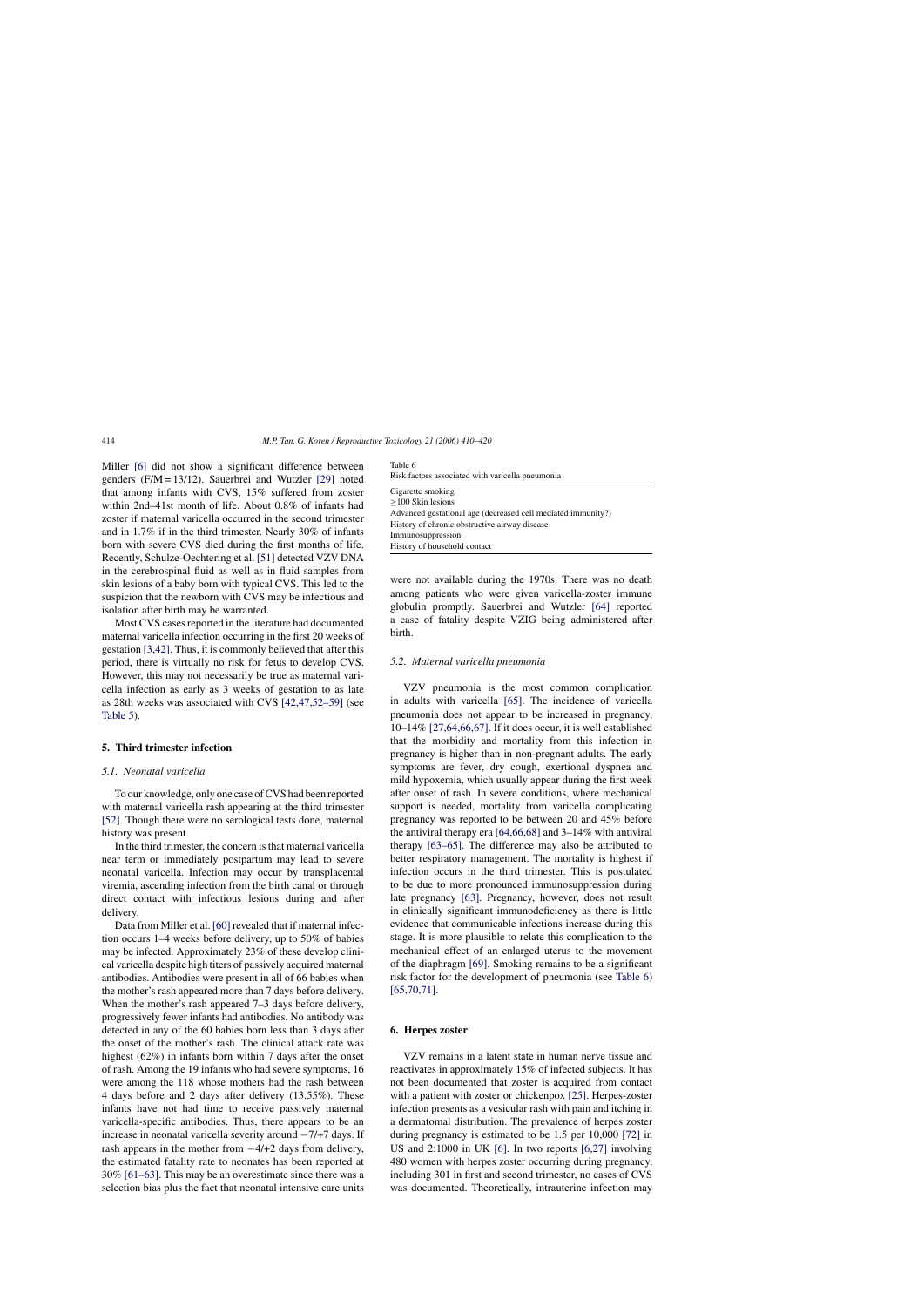still occur if the dermatomes involved were T10-L1, which innervate the uterus. However, no case report of CVS from localized herpes-zoster infection in pregnancy has been documented. Among cases of congenital malformation from maternal herpes zoster described by Higa et al. [\[30\], o](#page-8-0)nly one infant with typical CVS was identified. The mother in that case had disseminated zoster at 12 weeks of gestation, which highlight the possibility of infection caused by maternal viremia. Miller et al. [\[60\]](#page-9-0) and Enders and Miller [\[6\]](#page-8-0) found no clinical or serological evidence of VZV infection in infants whose mother developed perinatal zoster. Therefore, VZIG is not indicated for the neonates born to mother with herpes zoster.

# **7. Diagnosis**

Serologic tests have verified that 97–99% of adults, who reported a positive history of varicella are seropositive [\[73\].](#page-9-0) Varicella infection is routinely diagnosed based on clinical presentation and/or serological changes.

For diagnosis of CVS, Alkalay et al. [\[50\]](#page-9-0) proposed the following criteria:

- 1. appearance of maternal varicella during pregnancy;
- 2. presence of congenital skin lesions in dermatomal distribution and/or neurologic defects, eye disease, limb hypoplasia.
- 3. proof of intrauterine VZV infection by:
	- detection of viral DNA in the infant;
	- presence of specific IgM;
	- persistence of IgG beyond 7 months of age;
	- appearance of zoster during early infancy.

Serological testing of IgM and IgG in fetal blood samples is often unreliable due to low sensitivity [\[42\]](#page-8-0) for CVS, though proved useful in confirming evidence of intrauterine infection. Viral isolation by culture is also often proved to be unsuccessful. Serologic cross-reactions between HSV and VZV have been described [\[25\]](#page-8-0) since both share common antigens with similar polypeptides and glycoproteins, yet cross-protection has not been documented. Thus, rises in heterologous antibody titers in apparent HSV or VZV infections may be due to cross-reactions of the viruses but also may indicate simultaneous infection by both viruses. Both Coxsackie B virus and Herpes Simplex type 2 (HS2) virus have been reported to cause congenital lesions similar to CVS. Recently, an infant born with cutaneous scar and limb hypoplasia wherein serological test and PCR revealed HS2 infection as the etiologic agent rather than VZV has been reported [\[74\].](#page-9-0) Therefore, defects in infants born to mother with varicella in pregnancy should not be automatically considered to have been caused by VZV in all instances.

Both PCR methods and in situ hybridization have been found to be sensitive and accurate [\[6,25,46,75\].](#page-8-0) PCR of amniotic fluid samples, fetal blood samples and

Table 7 Incidence of CVS after maternal herpes zoster

| No. of CVS/No. of LB Overall $(\%)$ |
|-------------------------------------|
| 0/466                               |
| 0/14                                |
| 0/480(0)                            |
|                                     |

serology testing will only confirm the presence of infection, but does not reflect whether the fetus is affected. In most cases, wherein the results were positive, the fetus was often found to have normal morphology at birth [\[46\]](#page-8-0) (Table 7).

Prenatal diagnosis is most often done by detailed ultrasound searching for limb deformity, microcephaly, hydrocephalus, polyhydramnios, soft tissue calcification and IUGR [\[6,53,76,77\]. O](#page-8-0)ne has to keep in mind that ultrasonography will not be able to detect all defects. At least 5 weeks interval between imaging and maternal onset of rash is advised since sonograms taken less than 4 weeks apart have been reported to fail in the detection of the deformities [\[78\].](#page-9-0) Magnetic resonance imaging and cranial tomography for further delineation of morphologic abnormalities have also been found useful [\[53,54,79\].](#page-9-0) Table 8 shows the prognostic value of prenatal diagnosis using ultrasound and PCR as described by Enders and Miller [\[6\]. O](#page-8-0)n initial examination at 17–21 weeks of gestation, if a detailed ultrasound is normal and VZV-specific PCR is positive in amniotic fluid, the risk is questionable. If repeated ultrasound done at 23–24 weeks of gestation is normal, the risk for CVS is remote but cannot be totally excluded. A positive PCR result in amniotic fluid is not predictive for fetal abnormalities if a repeat ultrasound is normal. It would suggest the presence of intrauterine infection. The risk is high if ultrasound results are showing features compatible with CVS together with positive PCR results from either or both blood and amniotic fluid samples after 22 weeks of gestation. MRI may be warranted to confirm morphologic abnormalities. A normal ultrasound at 23 weeks of gestation or later and a negative one round PCR or nested PCR in amniotic fluid at 19–22 weeks of gestation suggest a low risk of intrauterine infection or of severe malformations ([Table 9\).](#page-6-0)

Table 8

|  |  |  | Prenatal diagnosis using ultrasound and PCR for risk of CVS [6] |
|--|--|--|-----------------------------------------------------------------|
|  |  |  |                                                                 |

| Weeks of ges-<br>tation | <b>PCR</b>          | High level<br>ultrasound | <b>Risk for CVS</b><br>with severe<br>malformation |
|-------------------------|---------------------|--------------------------|----------------------------------------------------|
| Initial                 |                     |                          |                                                    |
| $17 - 21$               | (+) Amniocentesis   | Normal                   | Uncertain                                          |
| Repeat                  |                     |                          |                                                    |
| $23 - 24$               | (+) Amniocentesis   | Normal                   | Unlikely                                           |
| $22 - 24$               | (+) Amniocentesis   | Abnormal                 | High                                               |
|                         | $(\pm)$ cord blood  |                          |                                                    |
| $18 - 22 / > 23$        | $(-)$ Amniocentesis | Normal                   | Low                                                |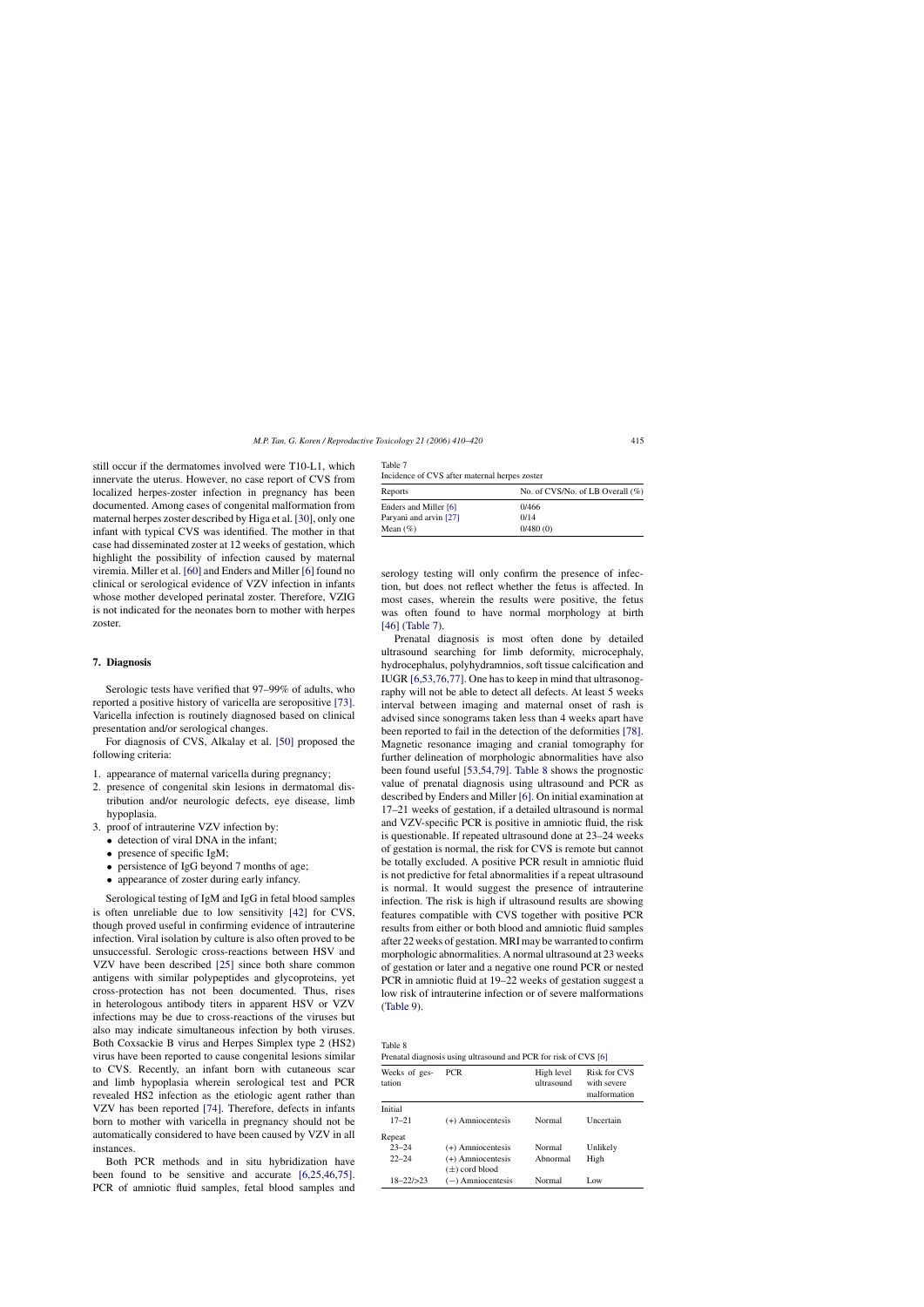<span id="page-6-0"></span>

| Table 9                                       |
|-----------------------------------------------|
| Counselling advice for pregnant women at risk |

| Maternal rash appears         | Risk for varicella embryopathy        | Counselling advice                                                                                                                                                                                                                                                                                                                               |
|-------------------------------|---------------------------------------|--------------------------------------------------------------------------------------------------------------------------------------------------------------------------------------------------------------------------------------------------------------------------------------------------------------------------------------------------|
| First 20 weeks                | $\langle 1\%$ above the baseline risk | VZIG within 96 h after contact if pregnant patient is seronegative or cannot recall<br>ever having had varicella<br>Level II ultrasound at 18–20 wks to detect defects<br>If $>14$ weeks of gestation when rash appeared, level II ultrasound 5 weeks after<br>maternal rash appears to detect defects<br>Ophthalmologic examination after birth |
| $21-28$ Weeks                 | Rare                                  | VZIG within 96 h after contact if pregnant patient is seronegative or cannot recall<br>ever having had varicella.<br>Level II ultrasound 5 weeks after maternal rash appears to detect defects<br>Ophthalmologic examination after birth                                                                                                         |
| After week 28                 | None                                  | VZIG within 96 h after contact if patient is seronegative or cannot recall ever<br>having had varicella to prevent varicella complication<br>Explain baseline risk                                                                                                                                                                               |
| 5 Days before to 2 days after | None                                  | If possible, delay delivery until 5–7 days after onset of maternal rash to allow<br>transfer of IgG from mother to fetus<br>Administer VZIG to neonate if exposed<br>IV Acyclovir is warranted for severe cases                                                                                                                                  |
| Maternal varicella pneumonia  |                                       | IV Acyclovir 10–15 mg/kg every 8 h for 5–10 days and antibacterial<br>Blood gas, mechanical ventilation if needed<br>Supportive therapy                                                                                                                                                                                                          |

# **8. Management**

# *8.1. Prevention*

#### *8.1.1. VARIVAX (OKA strain)*

VARIVAX, a varicella vaccine, was licensed in the US in March 1995 and was introduced in Canada on May 1999. Consequently, the incidence of varicella infection and hospitalizations have declined by approximately 70–80% in the US from 1995 to 2000. During this period, administration of varicella vaccine among children aged 19–35 months has risen to 74–84% with evidence of catch-up vaccination among older children [\[80\]. T](#page-9-0)he findings in this report suggest that there would be a steady decline in varicella incidence during pregnancy as well.

Studies in Japan have shown that antibodies to VZV were present in 97% of children 7–10 years after vaccination. Titers using Fluorescent Antibody Membrane Antigen (FAMA) were comparable to those in children who had natural varicella infection 7–10 years earlier [\[81\].](#page-9-0) Subsequently, a 20-year follow-up study revealed higher antibody levels than those observed 10 years earlier. One explanation for this would be that asymptomatic boosting of vaccine-induced immunity from exposure to wild-type VZV has occurred [\[82\].](#page-9-0) Similarly, prelicensure clinical trials in the US revealed protection for at least 11 years [\[83\].](#page-9-0)

As a live vaccine, women who receive the vaccination are advised to avoid pregnancy for at least 1 month [\[73,84\].](#page-9-0) In the event of pregnancy prior to the 1-month waiting period, pregnancy registry [\[85\]](#page-9-0) reveals that out of 498 reported cases of exposure in pregnancy, no birth defect compatible with CVS has been documented. Birth defect rates among women who received the vaccine were not higher than what is expected in the general population. In 23 cases, inadvertent administration of VARIVAX in place of VZIG occurred. Varivax should not be given to pregnant women as a postexposure vaccination.

Transmission of varicella vaccine virus from a recently immunized 1-year-old child to his VZV-susceptible pregnant mother has been described by Salzman et al. [\[86\]. T](#page-9-0)ransmission was ascertained by VZV- specific PCR. After the mother developed chickenpox at 5–6 weeks of gestation, she elected to have an abortion but no virus was detected in fetal tissue.

Women who have received Varivax postpartum can be rest assured that they can continue to breastfeed. A study involving 12 women who received the vaccine revealed no evidence of VZV DNA in their breast milk samples with a total of 217 postvaccination breast milk specimens collected [\[87\]. A](#page-9-0) similar pilot study was conducted by Dolbear[\[88\]](#page-9-0) and no varicella gene sequences could be detected from the postvaccination breast milk samples obtained.

#### *8.1.2. Varicella-zoster immunoglobulin*

Susceptible pregnant women who have significant chickenpox exposure are candidates for VZIG therapy. Significant exposure is defined as household contact, face-to-face contact with an index case for at least 5 min, playing indoors with an index case for more than 1 h or sharing the same hospital room with a contagious patient [\[89\]. I](#page-9-0)deally, a serological test should be conducted prior to administration since 70–80% of adults who recalls no history of chickenpox are actually immune [\[90–92\].](#page-9-0) In the clinical setting, the results usually will not be available soon enough to alter management.

VZIG should be given within 72–96 h (and up to 10 days in UK probably due to a more concentrated immunoglobulin formulation [\[23\]\)](#page-8-0) following varicella exposure. When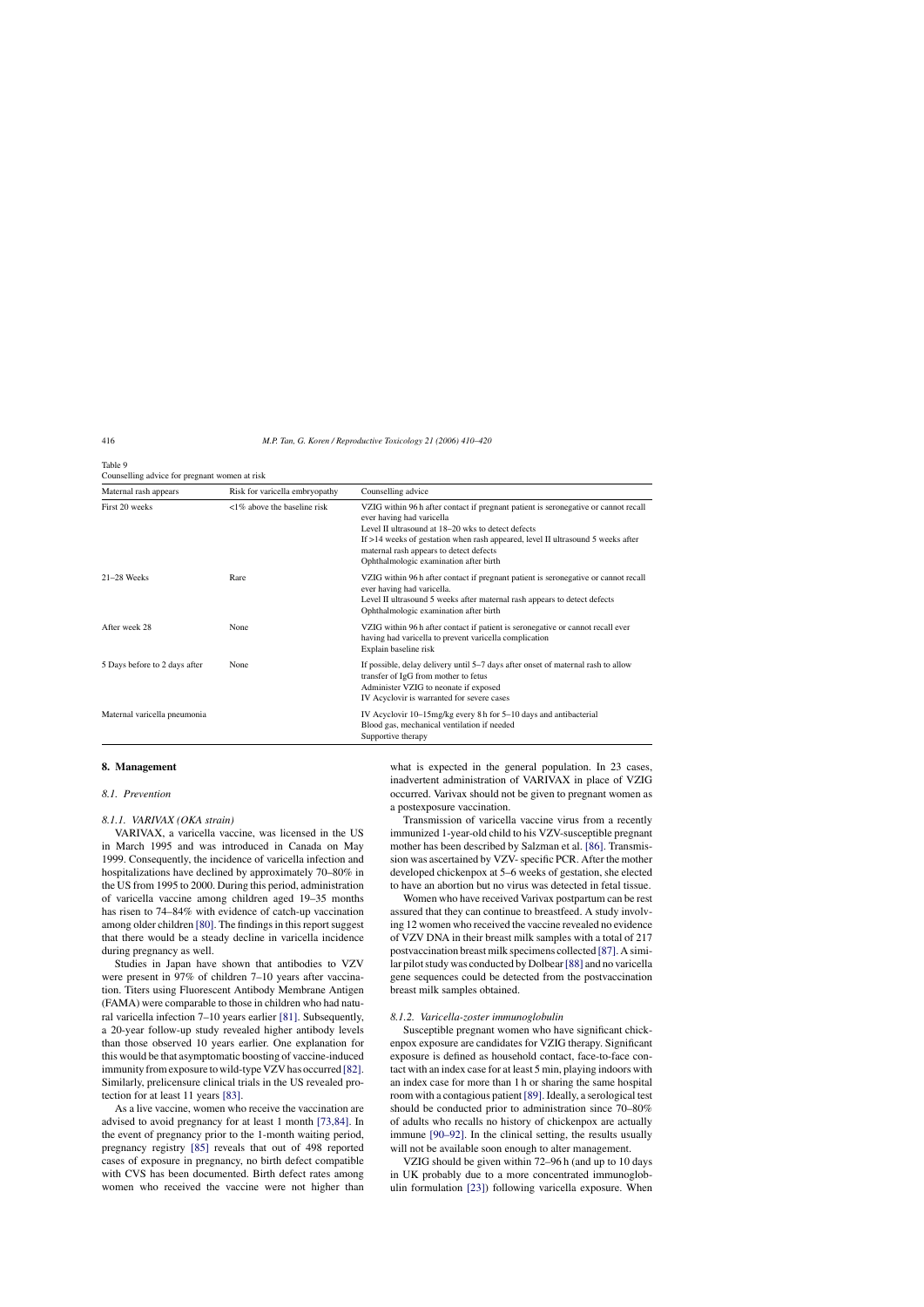given within 96 h, VZIG may prevent or significantly modify the course of the disease [\[93\].](#page-9-0) Since it takes some time for VZIG to be absorbed from the injection site and achieve an immunoprotective level in the blood, it should be given as soon as possible. The effectiveness of VZIG when given beyond the 96 h after initial exposure has not been evaluated [\[73\].](#page-9-0) Enders and Miller [\[6\]](#page-8-0) reported on 108 pregnant women who received VZIG prophylaxis after exposure and before the onset of rash. None of the 108 delivered had infant with congenital varicella syndrome nor zoster postpartum. However, no statistical inference of whether there is actual decrease in maternal–fetal transmission can be drawn from these observations since the number was too small to document statistical significance. Pastuszak et al. [\[41\]](#page-8-0) reported a case of CVS despite the mother receiving VZIG 4 days postexposure. It is not known whether VZIG prevents fetal viremia or CVS. Due to the rarity of CVS, it is unlikely that a randomized controlled prospective study will have sufficient power to show a favorable effect of VZIG. Furthermore, with VZIG being labeled for varicella infection in pregnancy, it is unlikely that ethics board will approve such a study. At present, VZIG is used to prevent severe maternal complications in pregnancy.

The duration of action of VZIG is not known, but protection should last at least one half-life of the immune globulin, which is approximately 3 weeks. Subsequent exposures later than 3 weeks after a dose of VZIG may require additional doses [\[73\].](#page-9-0)

VZIG was recommended for neonates whose mothers developed chickenpox rash up to and including 5 days before delivery or up to 2 days after delivery [\[94\]. T](#page-9-0)he current guidelines are that VZIG should be considered also if newborns are exposed to varicella and born to susceptible mothers, <28 weeks AOG, or weighing <1000 g at birth who are exposed to varicella regardless of maternal history because they may not have acquired maternal antibodies. The recommended dosage is  $125 \text{ U}/10 \text{ kg}$  or  $0.5 \text{ m}$ /kg IM  $(0.5 \text{ m}$ /kg IV) to a maximum of 625 U. Increasing the dose given to neonates may not prevent infection but may reduce the severity of neonatal chickenpox [\[60\].](#page-9-0) In a pregnant woman weighing >50 kg, 625 U may be too small to ameliorate chickenpox [\[23\].](#page-8-0) However, the optimal dose for adults is unclear. VZIG may prolong the incubation period of the virus to 28 days. Thus, exposed neonates who have been given VZIG may need to be isolated for a longer period of time.

A new intravenously administered VZIG has been evaluated and found to reach a higher level of serum concentration than the intramuscular VZIG in a shorter amount of time [\[95\].](#page-10-0) This result offers a rational alternative towards using the intravenous form for prevention.

# *8.2. Antiviral therapy*

Acyclovir is a synthetic nucleoside analog of guanine. When phosphorylated by enzymes produced by the cells infected with VZV, it inhibits viral DNA polymerase stopping replication of human herpes viruses. When administered within 24 h of onset of rash, it has been shown to be effective in reducing the morbidity and mortality associated with varicella [\[73\].](#page-9-0)

Intravenous acyclovir is preferred for initial treatment since the oral form has poor bioavailability. It has been considered in severe complications in pregnancy such as varicella pneumonia especially during the second half of pregnancy. The therapy has been clinically accepted to be effective in ameliorating the condition reducing mortality [\[69,71,96,97\].](#page-9-0) The dose is usually  $10-15$  mg/kg of BW or  $500$  mg/m<sup>2</sup> IV every 8 h for 5–10 days for varicella pneumonia and should be started within 24–72 h of the onset of rash.

Though there has been no sufficient evidence that treating pregnant women with acyclovir affects the course of fetal infection or reduces embryopathy, when given in children as postexposure prophylaxis after family contact, it showed significantly less with clinical infection [\[98,99\].](#page-10-0) Acyclovir crosses the placenta readily and can be found in fetal tissues, cord blood as well as in the amniotic fluid [\[31\].](#page-8-0) It may inhibit intrauterine viral replication during maternal viremia, limiting transplacental passage of the VZV [\[93,100\].](#page-9-0) Prospective pregnancy registry [\[101\]](#page-10-0) as well as populationbased observational study [\[102\]](#page-10-0) revealed no increase risk for malformations with acyclovir. Grose [\[23\]](#page-8-0) suggested a possible benefit of postexposure prophylaxis with acyclovir in pregnant women. Oral acyclovir is best given on the seventh day postexposure to prevent secondary viremia. Given too early, there were more cases with clinical infection. [\[103\].](#page-10-0) Since valacyclovir has a better oral absorption than acyclovir and is a prodrug of acyclovir, it would be a better choice for oral use. Drug safety information for valacyclovir is still limited for pregnancy exposure but combined with the acyclovir data, suggests that exposure during pregnancy does not increase the risk of major malformation [\[104\].](#page-10-0)

Intravenous acyclovir is commonly given to neonates showing signs of infection to prevent severe sequelae [\[64,94\].](#page-9-0) Neonates with varicella complicated by neurological or ophthalmologic sequelae have been anecdotally reported to benefit from this treatment as well [\[64,105\].](#page-9-0)

There is no well-controlled study for prophylactic use of acyclovir for maternal varicella exposure near term or in exposed neonates to prevent neonatal varicella. However, there have been several anecdotal reports of benefit from such therapy usually in combination with immunoglobulin [\[106,107\].](#page-10-0) Prophylaxis dosage for acyclovir has not yet been established.

Duvic and Grossman [\[108\]](#page-10-0) reported two cases where acyclovir given during the first 24 h after rash, altered the immune status of the children leading to early zoster or reinfection symptoms.

# **Acknowledgement**

GK holds the Research Leadership for Better Pharmacotherapy during Pregnancy and Lactation (Toronto), and the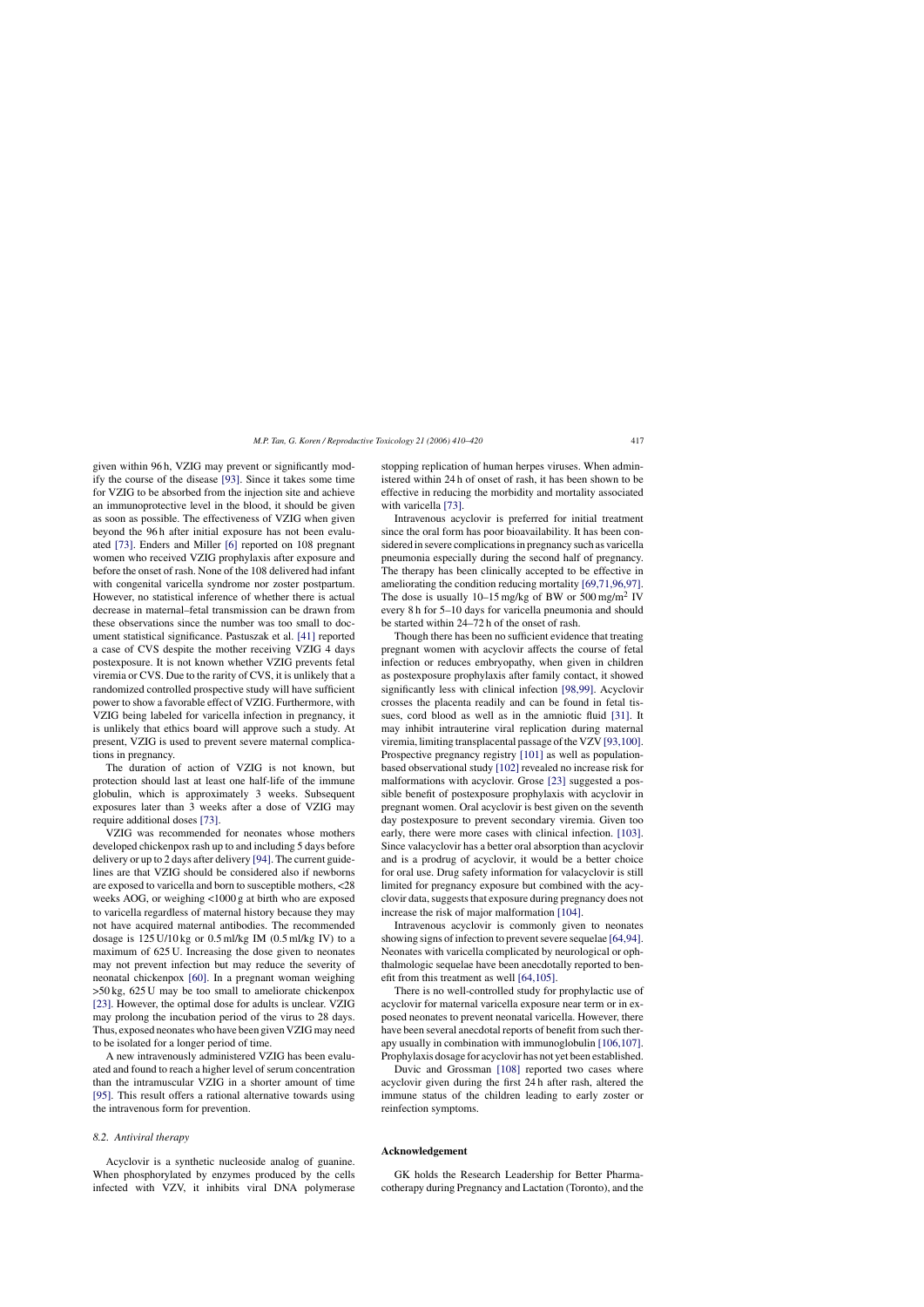<span id="page-8-0"></span>Ivey Chair in Molecular Toxicology, The University of Western Ontario (London, ON).

#### **References**

- [1] LaForet EG, Lynch Jr CL. Multiple congenital defects following maternal varicella. N Engl J Med 1947;236:534–7.
- [2] Srabstein JC, Morris N, Larke RBP, deSa DJ, Castelino BB, Sum E. Is there a congenital varicella syndrome? J Pediatr 1974;84:239–43.
- [3] Sauerbrei A, Wutzler P. Fetales varizellensyndrom. Monatsschr kinderheilkd 2003;151:209–13.
- [4] Canada Communicable Disease Report. Statement on recommended use of varicella virus vaccine 1999;25 (ACS 1).
- [5] Enders G. Varicella-zoster virus infection in pregnancy. Prog Med Virol 1984;29:166–96.
- [6] Enders G, Miller E. Varicella and herpes zoster in pregnancy and the newborn. In: Arvin AM, Gershon AA, editors. Varicella-Zoster Virus Virology and Clinical Management. UK: Cambridge University Press; 2000. p. 317–47.
- [7] Heininger U, Braun-Fahrlander C, Desgrandchamps D, Glaus J, Grize L, Wutzler P, et al., SCARPOL Team. Seroprevalence of varicella-zoster virus immunoglobulin G antibodies in Swiss adolescents and risk factor analysis for seronegativity. Pediatr Infect Dis J 2001;20:775–8.
- [8] World Health Organization (WHO). Epidemiology of chickenpox. Wkly Epidemiol Rec 1992;67:118–9.
- [9] Wutzler P, Farber I, Wagenpfeil S, Bisanz H, Tischer A. Seroprevalence of varicella-zoster virus in the German population. Vaccine 2001;20:121–4.
- [10] Akram DS, Qureshi H, Mahmud A, et al. Seroepidemiology of varicella-zoster in Pakistan. Southeast Asian J Trop Med Public Health 2000;31:646–9.
- [11] Garnett GP, Cox MJ, Bundy DAP, Didier JM, StCatherine J. The age of infection with varicella-zoster virus in St. Lucia, West Indies. Epidemiol Infect 1993;110:361–72.
- [12] Lokeshwar MR, Agrawal A, Subbarao SD, et al. Age related seroprevalence of antibodies to varicella in India. Indian Pediatr 2000;37:714–9.
- [13] Lolekha S, Tanthiphabha W, Sornchai P, et al. Effect of climactic factors and population density on varicella zoster virus epidemiology within a tropical country. Am J Trop Med Hyg 2001;64:131–6.
- [14] Poveda JD, Babin M, Bonnici JF, Du Pasquier P, Fleury HJ. Serological study of the occurrence of herpesviridae in French Guyana. Bull Soc Path Exot Filiares 1986;79:207–12.
- [15] Sixl W, Schneeweiss WD, Withalm H, Schuhmann G, Rosegger H. Serologic testing of human blood samples for infectious diseases in the Abeokuta and the Minna Hospitals/Nigeria. J Hyg Epidemiol Microbiol Immunol 1987;31(Suppl. 4):490–2.
- [16] Sixl W, Sixl-Voigt B. Serological screenings of various infectious diseases on the Cap Verde Islands (west Africa). J Hyg Epidemiol Microbiol Immunol 1987;31(Suppl. 4):469–71.
- [17] Fairley CK, Miller E. Varicella-zoster virus epidemiology—a changing scene? J Infect Dis 1996;174(Suppl. 3):S314–9.
- [18] Gray GC, Palinkas LA, Kelley PW. Increasing incidence of varicella hospitalizations in United States army and navy personnel: are today's teenagers more susceptible? Should recruits be vaccinated? Pediatrics 1990;86:867–73.
- [19] Miller E, Vurdien J, Farrington P. Shift in age of chickenpox [letter]. Lancet 1993;341:308–9.
- [20] Leikin E, Figueroa R, Bertkau A, Lysikiewicz A, Visintainer P, Tejani N. Seronegativity to varicella-zoster virus in a tertiary care obstetric population. Obstet Gynecol 1997;90:511–3.
- [21] Center for Disease Control Prevention (CDC). Decline in annual incidence of varicella-selected states. MMWR 2003;52:884–5.
- [22] Kido S, Ozaki T, Asada H, et al. Detection of varicella-zoster virus (VZV) DNA in clinical samples from patients with VZV by polymerase chain reaction. J Clin Microbiol 1991;29:76–9.
- [23] Grose C. Varicella infection during pregnancy. Herpes 1999;6:33–7.
- [24] Goldblatt D. The immunology of chickenpox. A review prepared for the UK Advisory Group on chickenpox on behalf of the British Society for the Study of Infection. J Infect 1998;36(Suppl. 1):11–6.
- [25] Gershon AA, Chickenpox, measles, and mumps. In: Remington JS, Klein JO, editors. Infectious Diseases of the fetus and Newborn Infant. Philadelphia: WB Saunders; 2001. p. 683–732.
- [26] Hall S, Maupin T, Seward J, et al. Second varicella infections: are they more common than previously thought? Pediatrics 2002;109:1068–73.
- [27] Paryani SG, Arvin AM. Intrauterine infection with varicella-zoster virus after maternal varicella. N Engl J Med 1986;314:1542–6.
- [28] Martin KA, Junker AK, Thomas EE, Van Allen MI, Friedman JM. Occurrence of chickenpox during pregnancy in women seropositive for varicella-zoster virus. J Infect Dis 1994;170:991–5.
- [29] Sauerbrei A, Wutzler P. The congenital varicella syndrome. J Perinatol 2000;20:548–54.
- [30] Higa K, Dan K, Manabe H. Varicella-zoster virus infections during pregnancy: hypothesis concerning the mechanisms of congenital malformation. Obstet Gynecol 1987;69:214–21.
- [31] Birthistle K, Carrington D. Fetal varicella syndrome—a reappraisal of literature. J Infect 1998;36:25–9.
- [32] Cotlier E. Congenital varicella cataract. Am J Ophthalmol 1978;86:627–9.
- [33] Palmer CG, Pauli RM. Intrauterine varicella infection. J Pediatr 1988;112:506–7.
- [34] Scheffer IE, Baraitser M, Brett EM. Severe microcephaly associated with congenital varicella infection. Dev Med Child Neurol 1991;33:916–20.
- [35] Andreou A, Basiakos H, Hatzikoumi I, Lazarides A. Fetal varicella syndrome with manifestations limited to the eye. Am J Perinatol 1995;12:347–8.
- [36] Randel RC, Kearns DB, Nespeca MP, Scher CA, Sawyer MH. Vocal cord paralysis as a presentation of intrauterine infection with varicella-zoster virus. Pediatrics 1996;97:127–8.
- [37] Wheatley R, Morton RE, Nicholson J. Chickenpox in midtrimester pregnancy: always innocent? Dev Med Child Neurol 1996;38:462–4.
- [38] Choong CS, Patole S, Whitehall J. Congenital varicella syndrome in the absence of cutaneous lesions. J Paediatr Child Health 2000;36:184–5.
- [39] Dimova PS, Karparov AA. Congenital varicella syndrome: case with isolated brain damage. J Child Neurol 2001;16:595–7.
- [40] Balducci J, Rodis JF, Rosengren S, Vintzileos AM, Spivey G, Voseller C. Pregnancy outcome following first trimester varicella infection. Obstet Gynecol 1992;79:5–6.
- [41] Pastuszak AL, Levy M, Schick B, et al. Outcome after maternal varicella infection in the first 20 weeks of pregnancy. N Engl J Med 1994;330:901–5.
- [42] Enders G, Miller E, Cradock-Watson J, Bolley I, Ridehalgh M. Consequences of varicella and herpes zoster in pregnancy: prospective study of 1739 cases. Lancet 1994;343:1548–51.
- [43] Jones KL, Johnson KA, Chambers CD. Offspring of women infected with varicella during pregnancy: a prospective study. Teratology 1994;49:29–32.
- [44] Dufour PH, de Bievre P, Vinatier D, Tordjeman N, Da Lage B, Vanhove J, et al. Varicella and pregnancy. Eur J Obstet Gynecol 1996;66:119–23.
- [45] Figueroa-Damian R, Arredondo-Garcia JL. Patient outcome of pregnancy complicated with varicella infection during the first twenty weeks of gestation. Am J Perinatol 1997;14:411–4.
- [46] Mouly F, Mirlesse V, Meritet JF, et al. Prenatal diagnosis of fetal varicella-zoster infection with polymerase chain reaction of amniotic fluid in 107 cases. Am J Obstet Gynecol 1997;177:894–8.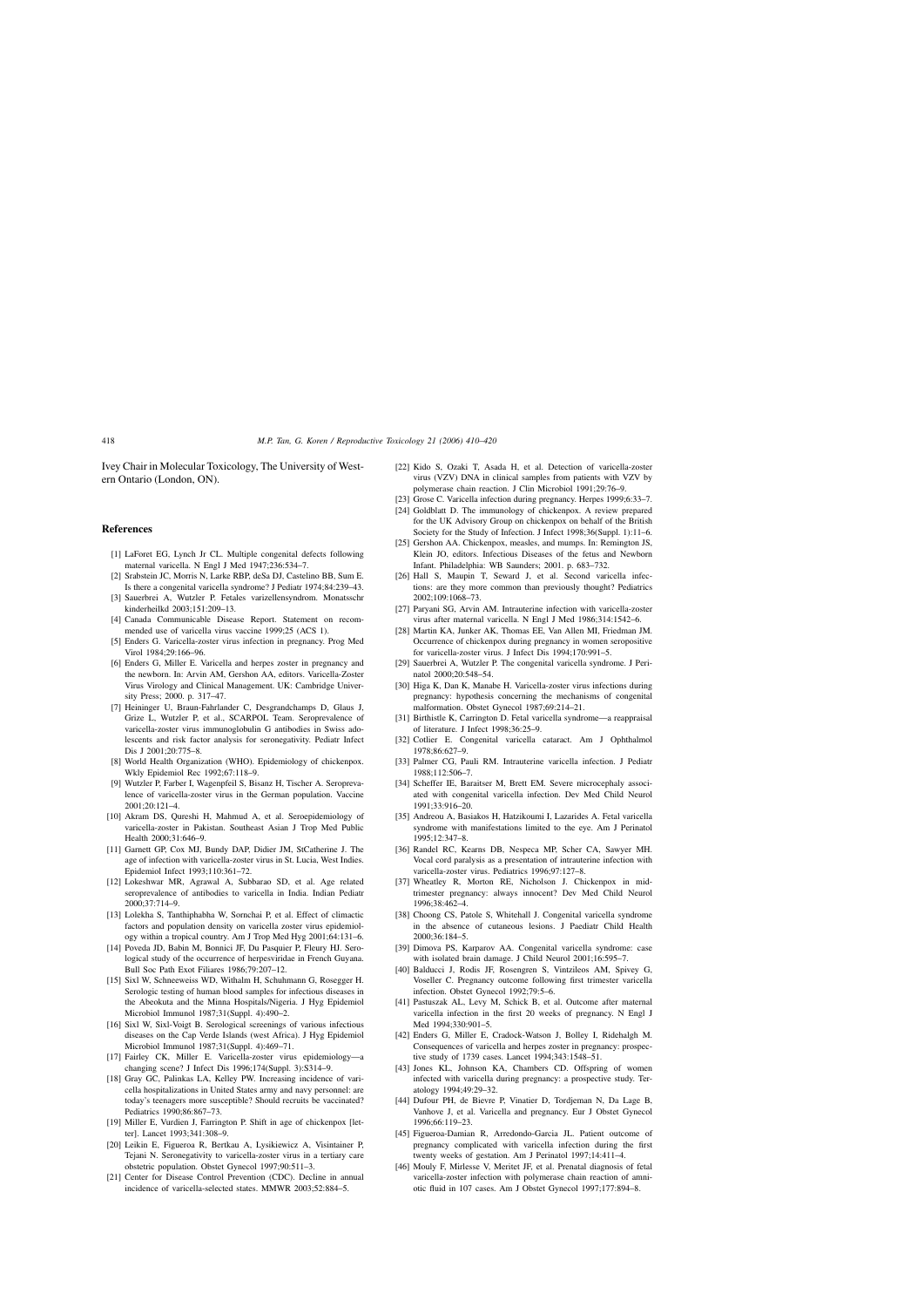- <span id="page-9-0"></span>[47] Harger JH, Ernest JM, Thurnau GR, et al. Frequency of congenital varicella syndrome in a prospective cohort of 347 pregnant women. Obstet Gynecol 2002;100:260–5.
- [48] Kroon S, Wood MJ, editors. Recommedations from the International Herpes Management Forum (IHMF) management strategies workshop and third annual meeting. 1995. p. 8–9.
- [49] Siegel M. Congenital malformations following chickenpox, measles, mumps, and hepatitis. JAMA 1973;226:1521–4.
- [50] Alkalay Al, Pomerance JJ, Rimoin DL. Fetal varicella syndrome. J Pediatr 1987;111:320–3.
- [51] Schulze-Oechtering F, Roth B, Enders G, Grosser R. Congenital varicella syndrome—is it infectious? Z Geburtshilfe Neonatol 2004;208:25–8.
- [52] Bai PVA, John TJ. Congenital skin ulcers following varicella in late pregnancy. J Pediatr 1979;94:65–7.
- [53] Kerkering KW. Abnormal cry and intracranial calcifications: clues to the diagnosis of fetal varicella-zoster syndrome. J Perinatol 2001;21:131–5.
- [54] Deasy NP, Jarosz JM, Cox TCS, Hughes E. Congenital varicella syndrome: cranial MRI in a long term survivor. Neuroradiology 1999;41:205–7.
- [55] Michie CA, Acolet D, Charlton R, et al. Varicella-zoster contracted in the second trimester of pregnancy. Pediatr Infect Dis  $I$  1992;205:191-3.
- [56] Lambert SR, Taylor D, Kriss A, Holzel H, Heard S, Ocular manifestations of the congenital varicella syndrome. Arch Ophthalmol 1989;107:52–6.
- [57] Salzman MB, Sood SK. Congenital anomalies resulting from maternal varicella at 25 1/2 weeks of gestation. Pediatr Infect Dis J 1992;11:504–5.
- [58] Ong CL, Daniel ML. Antenatal diagnosis of a porencephalic cyst in congenital varicella-zoster virus infection. Pediatr Radiol 1998;28:94.
- [59] Forrest JM, Mego S, Burgess MA. Congenital and neonatal varicella in Australia. J Pediatr Child Health 2000;36:108–13.
- [60] Miller E, Cradock-Watson JE, Ridehalgh MK. Outcome in newborn babies given anti-varicella zoster immunoglobulin after perinatal maternal infection with varicella-zoster virus. Lancet 1989;2:371–3.
- [61] Erlich RM, Turner JAP, Clarke M. Neonatal varicella. J Pediatr 1958;53:139–47.
- [62] Gershon AA. Varicella in mother and infants: problems old and new. In: Krugman S, Gershon AA, editors. Infections of the fetus and the newborn infant: progress in clinical and biological research, vol. 3. New York: Alan R Liss Inc.; 1975. p. 79–95.
- [63] Schutte TJ, Rogers LC, Copas PR. Varicella pneumonia complicating pregnancy: a report of seven cases. Infect Dis Obstet Gynecol 1996;4:338–46.
- [64] Sauerbrei A, Wutzler P. Neonatal varicella. J Perinatol 2001;21:545–9.
- [65] Harger JH, Ernest JM, Thurnau GR, et al. Risk factors and outcome of varicella-zoster virus pneumonia in pregnant women. J Infect Dis 2002;185:422–7.
- [66] Landsberger EJ, Hager WD, Grossman III JH. Successful management of varicella pneumonia complicating pregnancy. J Reprod Med 1986;31:311–4.
- [67] Stagno S, Whitley RJ. Herpesvirus infections of pregnancy. Part II: herpes simplex virus and varicella-zoster virus infections. N Engl J Med 1985;313(21):1327–30.
- [68] Greffe BS, Dooley SL, Deddish RB, Krasny HC. Transplacental passage of acyclovir. J Pediatr 1986;108:1020–1.
- [69] Nathwani D, Maclean A, Conway S, Carrington D. Varicella infections in pregnancy and the newborn. J Infect 1998;36(Suppl.  $1) \cdot 59 - 71$
- [70] Rigby F, Pastorek JII. Pneumonia during pregnancy. Clin Obstet Gynecol 1996;39:107–19.
- [71] Mohsen AH, Mckendrick M. Varicella pneumonia in adults. Eur Respir J 2003;21:886–91.
- [72] Brazin SA, Simkovich JW, Johnson WT. Herpes zoster during pregnancy. Obstet Gynecol 1979;53:175.
- [73] Center for Disease Control Prevention (CDC). Prevention of varicella: recommendations of the Advisory Committee on Immunization (ACIP). MMWR 1996;45(RR-11):1–25.
- [74] Johannson AB, Rassart A, Blum D, Van Beers D, Liesnard C. Lower-limb hypoplasia due to intrauterine infection with herpes simplex virus type 2: possible confusion with intrauterine varicella-zoster syndrome. Clin Infect Dis 2004;38:e57– 62.
- [75] Scharf A, Scherr O, Enders G, Helftenbein E. Virus detection in the fetal tissue of a premature delivery with congenital varicella syndrome: a case report. J Perinatol Med 1990;18:317–  $22.2$
- [76] Bruder E, Ersch J, Hebisch G, Ehrbar T, Klimkait T, Stallmach T. Fetal varicella syndrome: disruption of neural development and persistent inflammation of non-neural tissues. Virchows Arch 2000;437:440–4.
- [77] Petignat P, Vial Y, Laurini R, Hohlfeld P. Fetal varicella-herpes zoster syndrome in early pregnancy: ultrasonographic and morphological correlation. Prenat Diagn 2001;21:121–4.
- [78] Pretorius DH, Hayward I, Jones KL, Stamm E. Sonographic evaluation of pregnancies with maternal varicella infection. J Ultrasound Med 1992;11:459-63.
- [79] Verstraelen H, Vanzieleghem B, Defoort P, Vanhaesebrouck P, Temmerman M. Prenatal ultrasound and magnetic resonance imaging in fetal varicella syndrome: correlation with pathology findings. Prenat Diagn 2003;23:705–9.
- [80] Seward JF, Watson BM, Peterson CL, et al. Varicella disease after introduction of varicella vaccine in the United States, 1995–2000. JAMA 2002;287:606–11.
- [81] Asano Y, Nagai T, Miyata T, et al. Long-term protective immunity of recipients of the OKA strain of live varicella vaccine. Pediatrics 1985;75:667–71.
- [82] Asano Y, Suga S, Yoshikawa T, et al. Experience and reason: twenty-year follow-up of protective immunity of the OKA strain live varicella vaccine. Pediatrics 1994;94:524–6.
- [83] Johnson CE, Stancin T, Fattlar D, Rome LP, Kumar ML. A longterm prospective study of varicella vaccine in healthy children. Pediatrics 1997;100:761–6.
- [84] AAP. Varicella vaccine update. Pediatric 2000;105:136–41.
- [85] Merck Pregnancy Registry Program. Merck/CDC pregnancy registry for Varivax: the eighth annual report; 2003.
- [86] Salzman MB, Sharrar RG, Steinberg S, LaRussa P. Transmission of varicella vaccine virus from a healthy 12-month old child to his pregnant mother. J Pediatr 1997;131:151–4.
- [87] Bohlke K, Galil K, Jackson LA, et al. Postpartum varicella vaccination: is the vaccine virus excreted in breast milk? Obstet Gynecol 2003;102:970–7.
- [88] Dolbear GL. A pilot study: is attenuated varicella virus present in breast milk after postpartum immunization? Obstet Gynecol 2003;101(4 (Suppl.)):47S.
- [89] Royal College of Obstetricians and Gynecologists. Chickenpox in pregnancy. Guideline No. 13; 2001.
- [90] LaRussa P, Steinberg S, Seeman MD, Gershon AA. Determination of immunity to varicella by mens of an intradermal skin test. J Infect Dis 1985;152:869–75.
- [91] McGregor JA, Mark S, Crawford GP, et al. Varicella zoster antibody testing in the care of pregnant women exposed to varicella. Am J Obstet Gynecol 1987;157:281–4.
- [92] Inocencion G, Loebstein R, Lalkin A, Geist R, Petric M, Koren G. Managing exposure to chickenpox during pregnancy: new program. Can Fam Phys 1998;44:745–7.
- [93] Ogilvie MM. Antiviral prophylaxis and treatment in chickenpox. J Infect 1998;36:31–8.
- [94] McIntosh D, Isaacs D. Varicella zoster virus infection in pregnancy. Arch Dis Child 1993;68(1 Spec No):1–2.